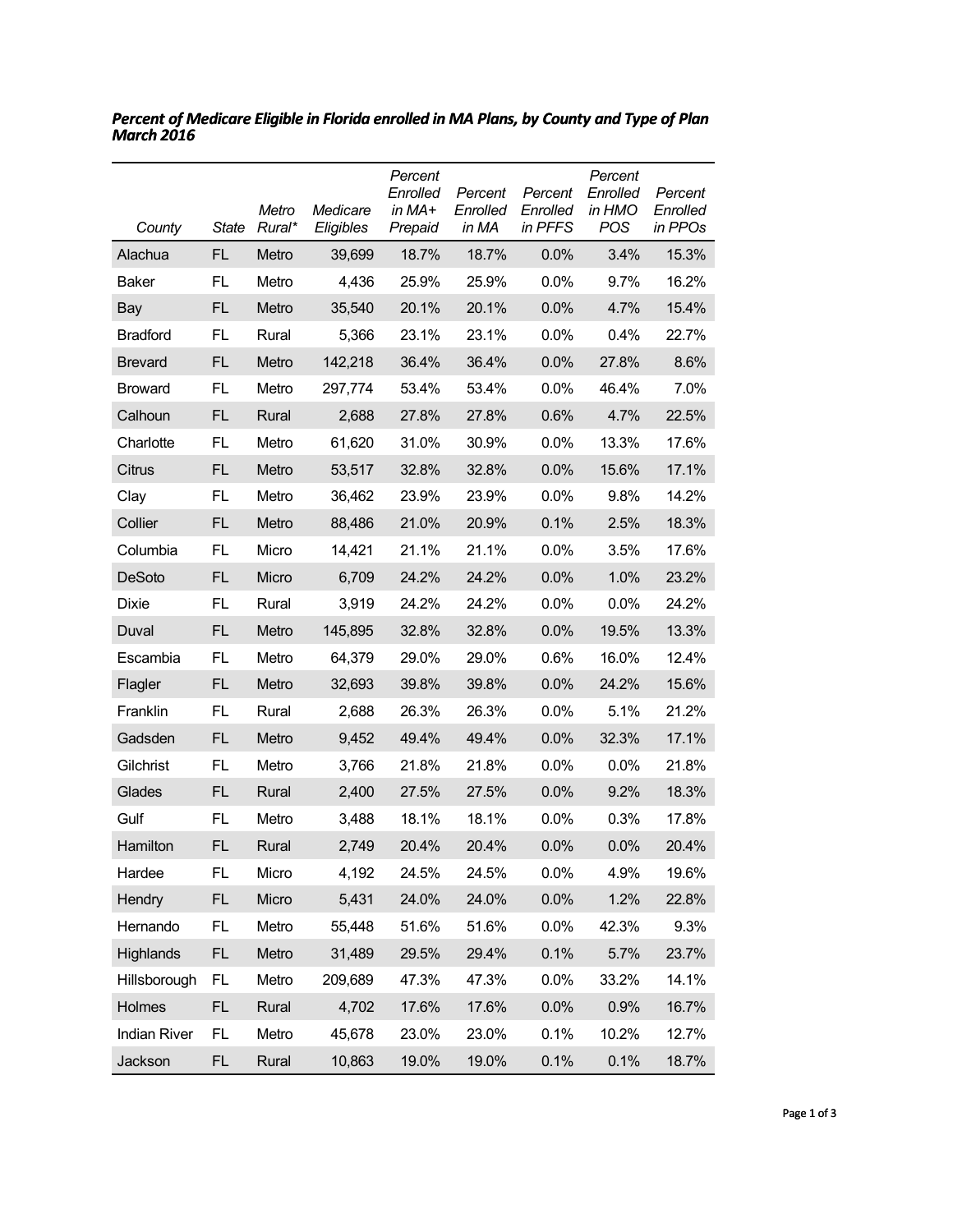| County     | State     | Metro<br>Rural* | Medicare<br>Eligibles | Percent<br>Enrolled<br>in MA+<br>Prepaid | Percent<br>Enrolled<br>in MA | Percent<br>Enrolled<br>in PFFS | Percent<br>Enrolled<br>in HMO<br><b>POS</b> | Percent<br>Enrolled<br>in PPOs |
|------------|-----------|-----------------|-----------------------|------------------------------------------|------------------------------|--------------------------------|---------------------------------------------|--------------------------------|
| Jefferson  | FL.       | Metro           | 3,287                 | 44.4%                                    | 44.4%                        | 0.0%                           | 30.0%                                       | 14.4%                          |
| Lafayette  | <b>FL</b> | Rural           | 1,031                 | 17.5%                                    | 17.5%                        | 0.0%                           | 0.0%                                        | 17.5%                          |
| Lake       | FL.       | Metro           | 91,757                | 32.5%                                    | 32.5%                        | 0.0%                           | 19.9%                                       | 12.6%                          |
| Lee        | FL.       | Metro           | 171,358               | 31.1%                                    | 30.9%                        | 0.0%                           | 11.8%                                       | 19.1%                          |
| Leon       | FL.       | Metro           | 39,099                | 44.8%                                    | 44.8%                        | 0.0%                           | 35.3%                                       | 9.5%                           |
| Levy       | <b>FL</b> | Rural           | 10,855                | 25.4%                                    | 25.4%                        | 0.0%                           | 0.3%                                        | 25.1%                          |
| Liberty    | FL.       | Rural           | 1,294                 | 37.5%                                    | 37.5%                        | 0.0%                           | 15.1%                                       | 22.3%                          |
| Madison    | FL        | Rural           | 4,088                 | 24.7%                                    | 24.7%                        | 0.0%                           | 3.6%                                        | 21.1%                          |
| Manatee    | FL        | Metro           | 89,402                | 33.5%                                    | 33.5%                        | 0.0%                           | 20.5%                                       | 13.0%                          |
| Marion     | <b>FL</b> | Metro           | 105,422               | 39.8%                                    | 39.8%                        | 0.0%                           | 26.0%                                       | 13.8%                          |
| Martin     | FL.       | Metro           | 44,056                | 24.3%                                    | 24.3%                        | 0.0%                           | 11.4%                                       | 12.9%                          |
| Miami-Dade | FL.       | Metro           | 434,982               | 63.6%                                    | 63.5%                        | 0.0%                           | 62.3%                                       | 1.2%                           |
| Monroe     | FL.       | Micro           | 16,209                | 9.2%                                     | 9.2%                         | 0.0%                           | 0.2%                                        | 9.0%                           |
| Nassau     | <b>FL</b> | Metro           | 18,244                | 26.3%                                    | 26.3%                        | 0.0%                           | 8.1%                                        | 18.2%                          |
| Okaloosa   | FL.       | Metro           | 36,481                | 14.4%                                    | 14.4%                        | 0.0%                           | 3.6%                                        | 10.9%                          |
| Okeechobee | <b>FL</b> | Micro           | 8,031                 | 34.4%                                    | 34.4%                        | 0.0%                           | 23.0%                                       | 11.4%                          |
| Orange     | FL.       | Metro           | 166,858               | 45.3%                                    | 45.3%                        | 0.0%                           | 35.8%                                       | 9.4%                           |
| Osceola    | <b>FL</b> | Metro           | 50,879                | 56.9%                                    | 56.9%                        | 0.0%                           | 48.6%                                       | 8.3%                           |
| Palm Beach | FL.       | Metro           | 296,374               | 37.3%                                    | 37.3%                        | 0.0%                           | 24.1%                                       | 13.1%                          |
| Pasco      | FL.       | Metro           | 120,523               | 52.7%                                    | 52.7%                        | 0.0%                           | 39.4%                                       | 13.3%                          |
| Pinellas   | FL.       | Metro           | 228,944               | 46.2%                                    | 46.1%                        | 0.0%                           | 32.3%                                       | 13.8%                          |
| Polk       | FL        | Metro           | 139,556               | 47.9%                                    | 47.9%                        | 0.0%                           | 31.5%                                       | 16.3%                          |
| Putnam     | FL        | Micro           | 18,169                | 28.9%                                    | 28.9%                        | 0.0%                           | 11.5%                                       | 17.5%                          |
| Santa Rosa | FL        | Metro           | 30,402                | 28.3%                                    | 28.3%                        | 0.5%                           | 15.4%                                       | 12.3%                          |
| Sarasota   | FL.       | Metro           | 128,775               | 25.8%                                    | 25.8%                        | 0.1%                           | 13.4%                                       | 12.4%                          |
| Seminole   | FL        | Metro           | 72,586                | 39.4%                                    | 39.4%                        | 0.0%                           | 27.3%                                       | 12.1%                          |
| St. Johns  | FL.       | Metro           | 45,927                | 23.8%                                    | 23.8%                        | 0.0%                           | 8.2%                                        | 15.6%                          |
| St. Lucie  | FL.       | Metro           | 69,820                | 36.4%                                    | 36.4%                        | 0.0%                           | 23.8%                                       | 12.6%                          |
| Sumter     | FL.       | Metro           | 64,090                | 34.0%                                    | 34.0%                        | 0.0%                           | 23.1%                                       | 10.9%                          |
| Suwannee   | FL        | Rural           | 10,588                | 20.5%                                    | 20.5%                        | 0.0%                           | 0.1%                                        | 20.3%                          |
| Taylor     | FL        | Rural           | 4,653                 | 21.9%                                    | 21.9%                        | 0.0%                           | 0.3%                                        | 21.6%                          |

*Percent of Medicare Eligible in Florida enrolled in MA Plans, by County and Type of Plan March 2016*